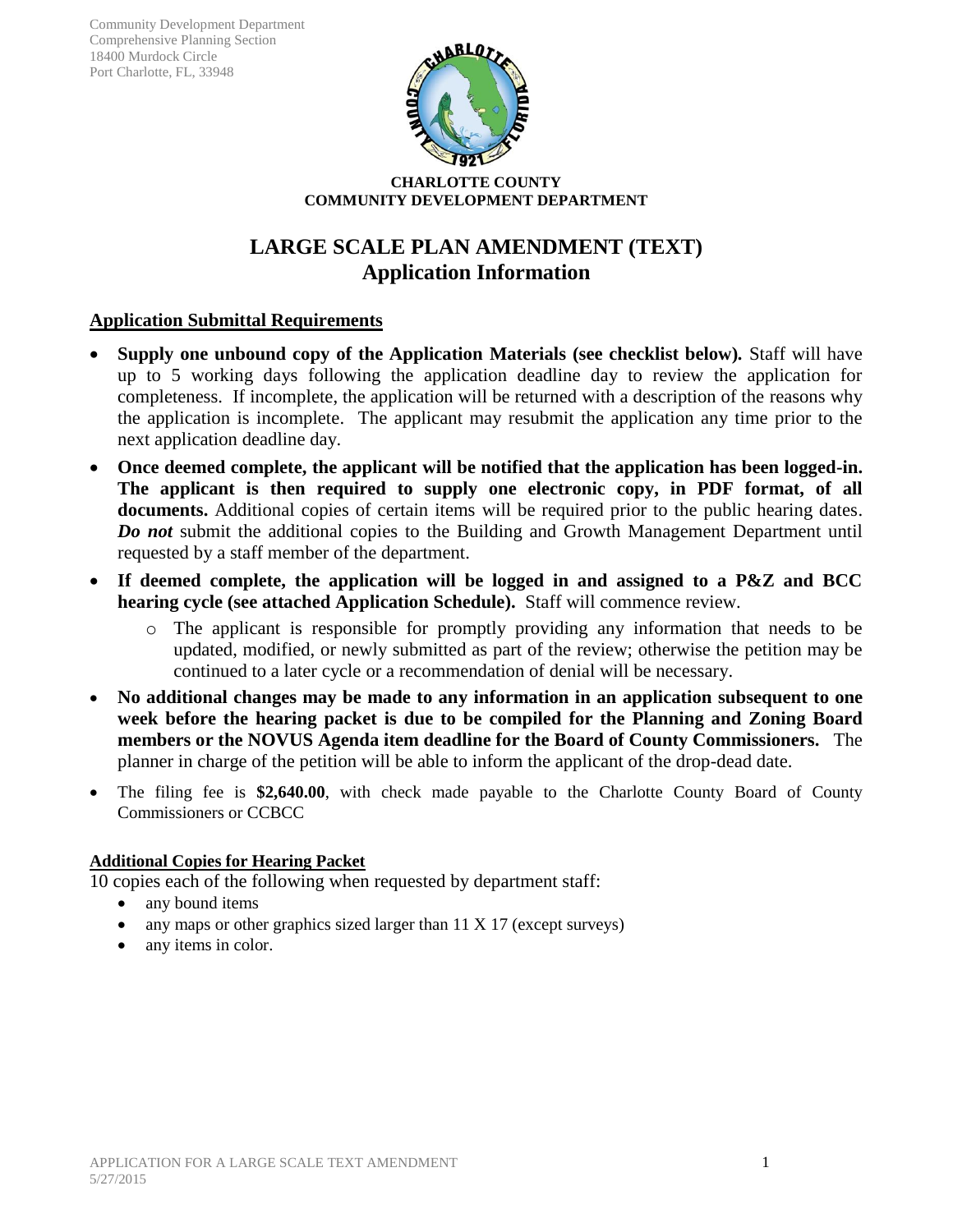Community Development Department Comprehensive Planning Section 18400 Murdock Circle Port Charlotte, FL, 33948



#### **CHARLOTTE COUNTY COMMUNITY DEVELOPMENT DEPARTMENT**

# **APPLICATION for LARGE SCALE PLAN AMENDMENT (TEXT)**

| Date Received:  | Time Received:          |
|-----------------|-------------------------|
| Date of Log-in: | Petition #:<br>Accela#: |
| Receipt #:      | <b>Amount Paid:</b>     |

## **1. PARTIES TO THE APPLICATION**

#### **Name of Applicant:**

| <b>Mailing Address:</b> |        |                    |
|-------------------------|--------|--------------------|
| City:                   | State: | Zip Code:          |
| <b>Phone Number:</b>    |        | <b>Fax Number:</b> |
| Email Address:          |        |                    |

#### **Name of Agent:**

| <b>Mailing Address:</b> |        |             |  |
|-------------------------|--------|-------------|--|
| City:                   | State: | Zip Code:   |  |
| <b>Phone Number:</b>    |        | Fax Number: |  |
| Email Address:          |        |             |  |

## **2. APPLICANT'S ATTACHMENTS**

- a. Submit a strikethrough/underline version of the proposed changes.
- b. Describe the purpose of/reason for the proposed change.

## **3. ADDITIONAL REQUIREMENTS**

- a. *Traffic Impact Study*: If the proposed change could influence traffic patterns, supply a study that identifies the impacts that could occur through adoption of the proposed change.
- b. *Environmental Impact Assessment*: If the proposed change could have an impact on environmental resources, supply a narrative discussing what those impacts could be and how they will be mitigated.
- c. *Public Infrastructure and Service Impact Assessment*: If the proposed change could have an impact on infrastructure or services, supply a narrative discussing what those impacts could be and how they will be mitigated or addressed.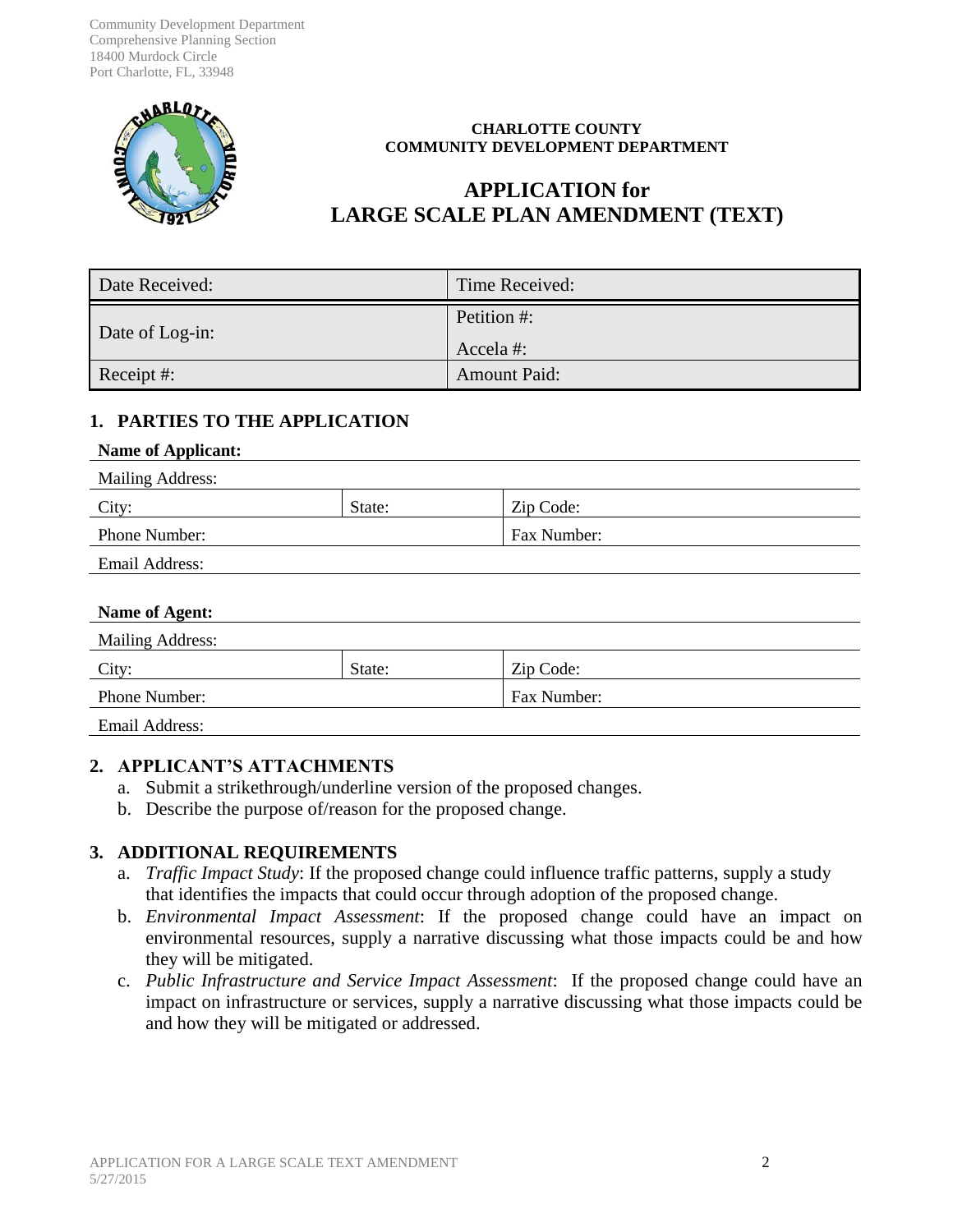Community Development Department Comprehensive Planning Section 18400 Murdock Circle Port Charlotte, FL, 33948

# **APPLICANT AUTHORIZATION TO AGENT**

| I, the undersigned, being first duly sworn, depose and say that I am the applicant for this PLAN<br>AMENDMENT. |                         |
|----------------------------------------------------------------------------------------------------------------|-------------------------|
| application.                                                                                                   | to be my agent for this |
| STATE OF GOUNTY OF                                                                                             |                         |
| The foregoing instrument was acknowledged before me this $\_\_\_\_$ day of $\_\_\_\_$ , 20, by                 |                         |
| who is personally known to me or has/have produced                                                             |                         |

as identification and who did/did not take an oath.

| Notary Public Signature         | <b>Signature of Applicant</b>  |
|---------------------------------|--------------------------------|
|                                 |                                |
|                                 |                                |
|                                 |                                |
| <b>Notary Printed Signature</b> | Printed Signature of Applicant |
|                                 |                                |
|                                 |                                |
| Title                           | Address                        |
|                                 |                                |
|                                 |                                |
| <b>Commission Code</b>          | City, State, Zip               |
|                                 |                                |
|                                 |                                |
|                                 |                                |
|                                 | Telephone Number               |

 $\overline{1}$